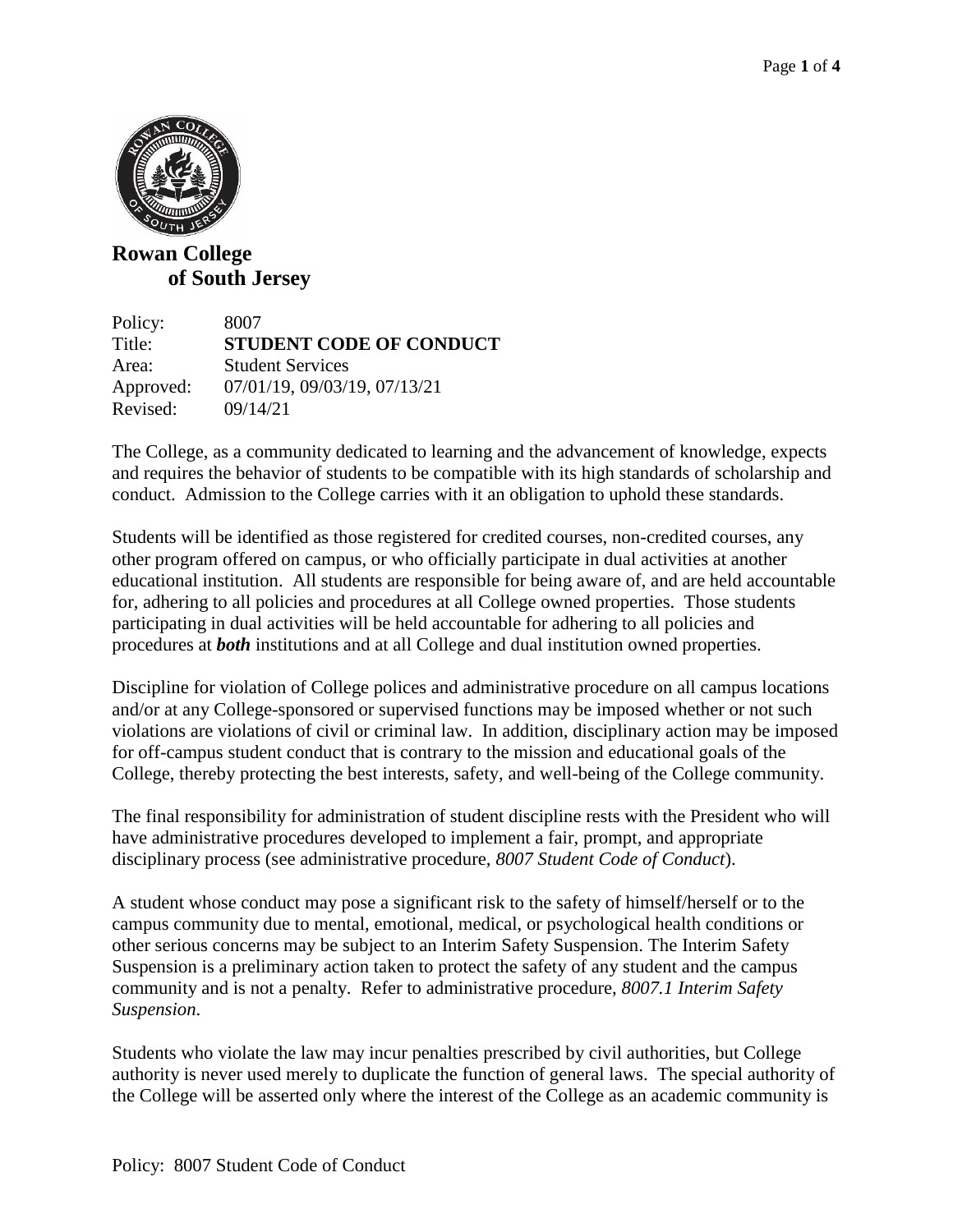distinctly and clearly involved. Institutional action should be independent of community pressure.

## **Violations of Student Conduct**

The following is a non-exhaustive list of conduct that does not meet the College's expectations for student conduct. Such misconduct is a violation of the Student Code of Conduct and may result in disciplinary sanctions.

- 1. Engaging in violating College rules, regulations and policies, whether on or off campus.
- 2. Engaging in academic dishonesty including, cheating, fabrication, facilitating academic dishonesty, and plagiarism.
- 3. Furnishing false information to any College official or personnel including forging, altering, or misusing College documents, records, identification cards, or other misuse or abuse of the College's computerized systems (see also administrative procedure and policy, 2019 Acceptable Use of Technological Resources).
- 4. Engaging in disruptive activity which substantially disrupts or poses a tenable threat of disrupting teaching, administration, disciplinary procedures, or other Collegeauthorized activities, or which substantially interferes with the rights of others, on College-owned or controlled or at College-sponsored or supervised functions.
- 5. Refusing or failing to comply with a request, directive, or order from a College official acting in the performance of official duties and responsibilities.
- 6. Theft or obtaining property under false pretenses, knowingly possessing or receiving stolen property, destroying, damaging, or threatening to destroy or damage property of the College, a member of the College community, or any person on the campus.
- 7. Failure to return College property which was loaned or borrowed.
- 8. Physical violence (not limited to: assault, fighting, etc.) causing physical harm.
- 9. Engaging in threats of physical violence, psychological threats, harassment, intimidation, bullying, stalking, coercion, and/or other conduct which threatens or endangers the health or safety of any person. Harassment, intimidation, or bullying include any gesture, any written, verbal or physical act, or any electronic communication, whether it be a single incident or a series of incidents, that is reasonably perceived as being motivated either by any actual or perceived characteristic, such as race, color, religion, ancestry, national origin, gender, sexual orientation, gender identity and expression, or a mental, physical, or sensory disability, or by any other distinguishing characteristic, or any other class protected under the New Jersey Law Against Discrimination, N.J.S.A. 10:5-1 et. seq. (see also policy, 7013 Student Sexual Misconduct and the Rights of Victims) that takes place on College property or at any function sponsored by the College that substantially disrupts or interferes with the orderly operation of the College or the rights of other students and that: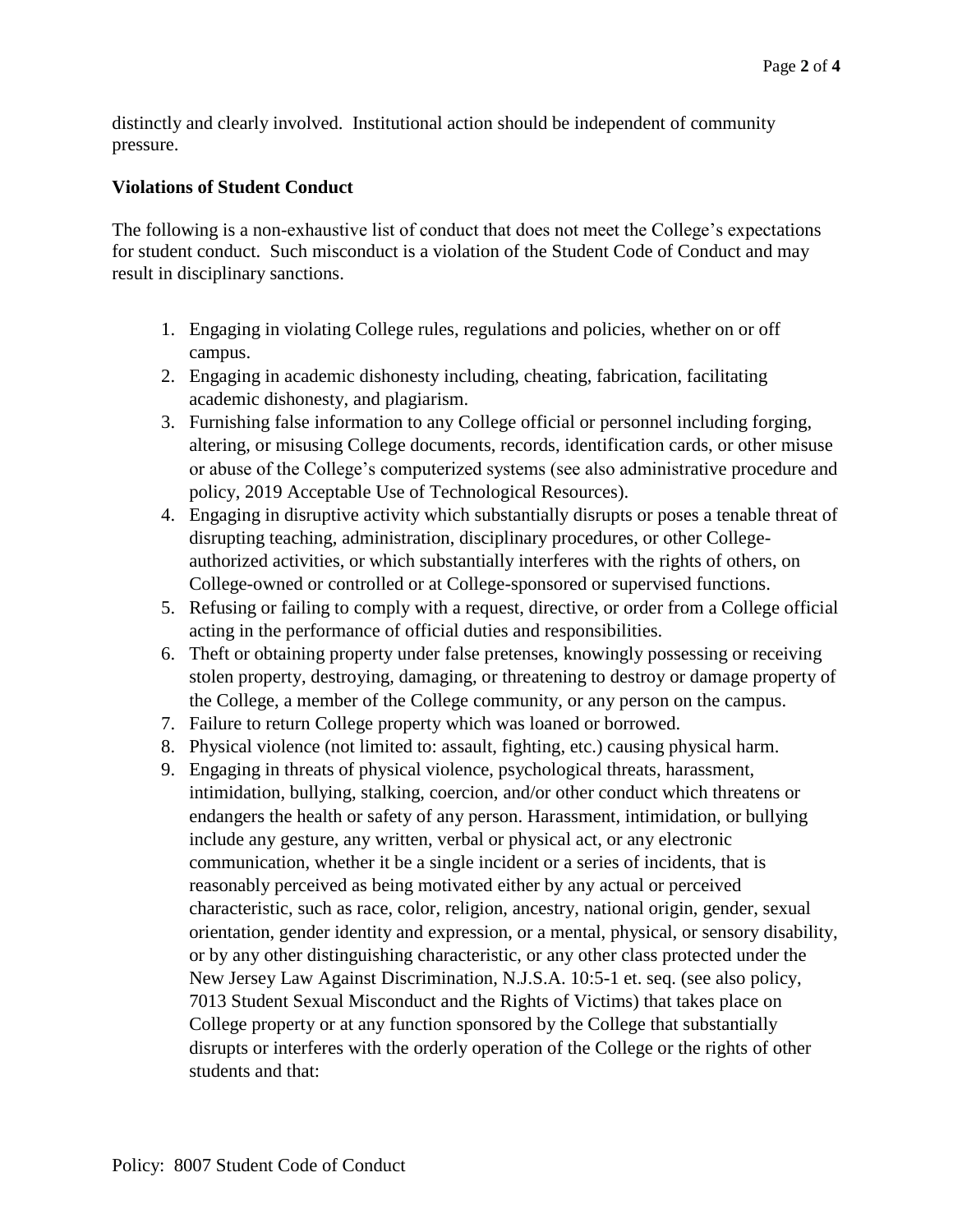• a reasonable person should know, under the circumstances, that will have the effect of physically or emotionally harming a student or damaging the student's property, or placing a student in reasonable fear of physical or emotional harm to person or damage to property;

• has the effect of insulting or demeaning any student or group of students in such a way as to cause disruption in, or interference with, the orderly operation of the College;

• creates a hostile educational environment for the student at the College; or

• infringes on the rights of the student at the College by interfering with a student's education or by severely or pervasively causing physical or emotional harm to the student.

- 10. Committing any act in violation of the College's policy, 7013 Student Sexual Misconduct and the Rights of Victims.
- 11. Behaving in a manner that constitutes an invasion or violation of an individual's rights to privacy. Examples of prohibited behaviors that might be found to violate this provision include, but not limited to, harassing or terroristic threats, stalking, unauthorized surveillance, imposing physical or mental restraints on another person, or engaging in obscene verbal or written communications, or verbally confronting a person using obscenities or fighting words likely to incite immediate physical altercation.
- 12. Possessing, consuming, and/or distributing, or attempting to distribute alcoholic beverages in contravention of federal, state or local laws, or College regulations, or knowingly being present at the time of the prohibited conduct.
- 13. Possessing, using, manufacturing, distributing, or attempting to distribute narcotics, dangerous drugs, controlled dangerous substances, or drug paraphernalia that are prohibited by federal, state or local laws, or College policies, or knowingly being present at the time of the prohibited conduct.
- 14. Possessing or using a firearm, explosive, or any other dangerous weapon in contravention of federal, state or local laws, or College policies and procedures.
- 15. Using and/or possessing fireworks, pyrotechnics, explosive or flammable liquids without proper authorization.
- 16. Causing noise or a disturbance. Exhibiting disorderly, lewd, indecent, or obscene conduct or exhibitionism in violation of federal or state statutes on College-owned or controlled property or at College-sponsored or supervised functions.
- 17. Using the College's name, logo, finances, materials and supplies, or facilities for commercial, personal, or political purposes without College authorization.
- 18. Entering into and/or use of College facilities/equipment, including but not limited to, the library, athletic facilities and equipment, classrooms, meeting spaces, or technology equipment without authorization.
- 19. Abusing the student discipline system, including but not limited to, noncompliance with a disciplinary sanction, falsification of information, and disruption of a hearing.
- 20. Using information and communication technologies including, e-mail, voicemail, telephones, cell phones, text or electronic messaging, web-cameras, or websites to